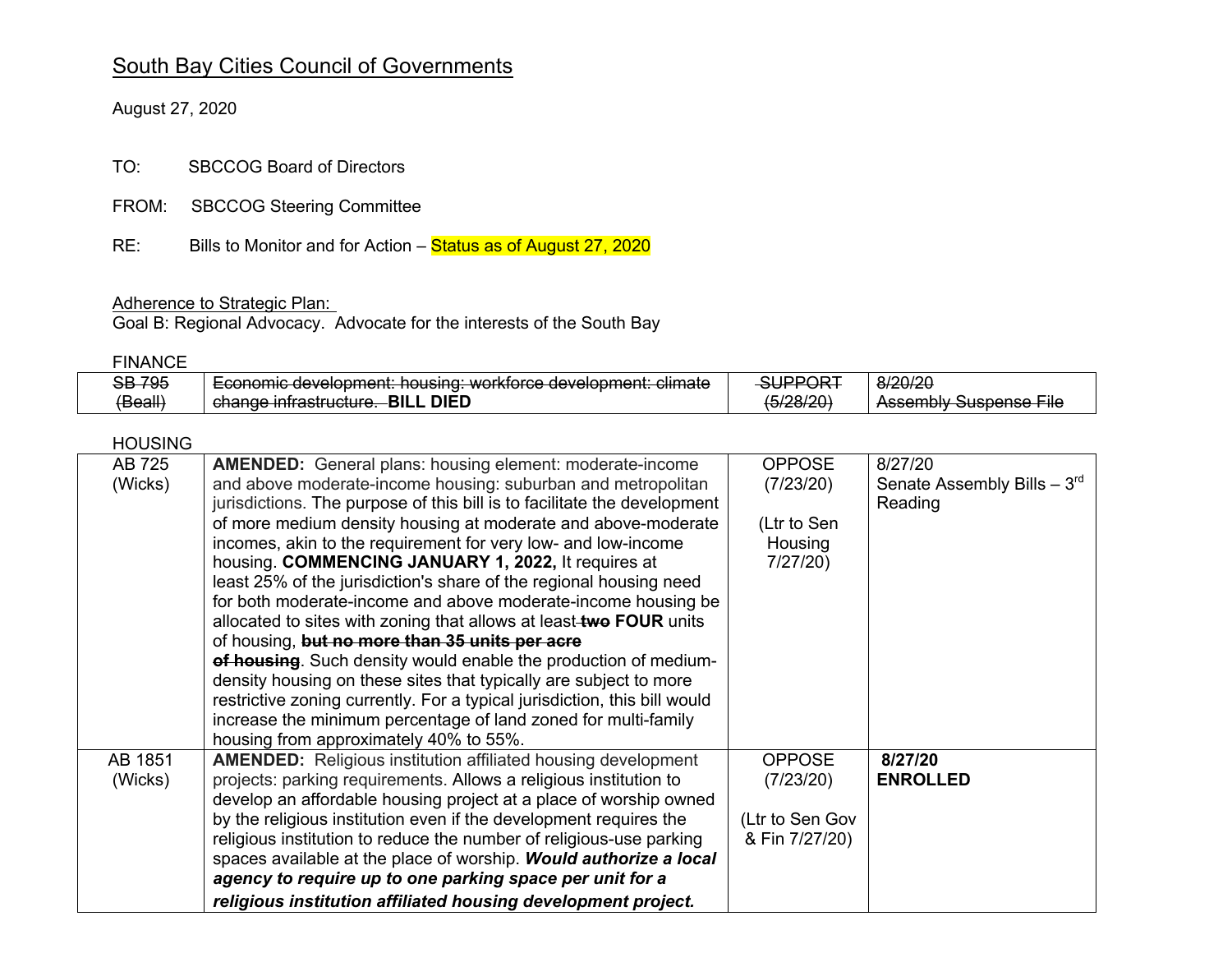| AB 2168        | -Planning and zoning: electric vehicle charging stations: permit                                                              | <b>OPPOSE</b>      | $-5/5/20$                          |
|----------------|-------------------------------------------------------------------------------------------------------------------------------|--------------------|------------------------------------|
| (McCarty)      | application: approval - would require an application to install an                                                            | (7/23/20)          | <b>Assembly Local</b>              |
|                | electric vehicle charging station to be deemed complete if, 5                                                                 |                    | <b>Government Committee</b>        |
|                | business days after the application was submitted, the building                                                               | Still in first     |                                    |
|                | official of the city, county, or city and county has not deemed the                                                           | house              |                                    |
|                | application complete, as specified, and if the building official has                                                          |                    |                                    |
|                | not issued a one-written correction notice, as specified.                                                                     | <b>LCC</b> opposes |                                    |
| AB 2345        | Planning and zoning: density bonuses: annual report: affordable                                                               | <b>OPPOSE</b>      | 8/27/20                            |
| (Gonzalez)     | housing. - Revises Density Bonus Law to increase the maximum                                                                  | (7/23/20)          | Senate Assembly Bills -            |
|                | allowable density and the number of concessions and incentives a                                                              |                    | 3RD reading                        |
|                | developer can seek.                                                                                                           | (Ltr to Sen        |                                    |
|                |                                                                                                                               | Housing            |                                    |
|                |                                                                                                                               | $7/27/20$ )        |                                    |
| <b>SB 902</b>  | Planning and zoning: housing development: density. BILL DIED                                                                  | <b>OPPOSE</b>      |                                    |
| (Wiener)       |                                                                                                                               |                    |                                    |
| <b>SB 995</b>  | Environmental Quality: Jobs and Economic Improvement Through                                                                  | <b>MONITOR</b>     | 8/27/20                            |
| (Atkins)       | Environmental Leadership Act of 2011: housing projects - would                                                                |                    | Senate Assembly Bills -            |
|                | require a lead agency to prepare a master EIR for a general plan,                                                             |                    | 3RD reading                        |
|                | plan amendment, plan element, or specified plan for housing                                                                   |                    |                                    |
|                | projects where the state has provided funding for the preparation                                                             |                    |                                    |
|                | of the master EIR.                                                                                                            |                    |                                    |
| <b>SB 1085</b> | Density Bonus Law: qualifications for incentives or concessions:                                                              | <b>OPPOSE</b>      | $\sqrt{8}/27/20$                   |
| (Skinner)      | student housing for lower income students: moderate-income                                                                    | (7/23/20)          | Assembly $3^{\text{rd}}$ Reading - |
|                | persons and families: local government constraints - would require                                                            |                    | <b>Senate Bills</b>                |
|                | a unit designated to satisfy the inclusionary zoning requirements of                                                          | (Ltr to Asm        |                                    |
|                | a city or county to be included in the total number of units on which                                                         | Housing Comm.      |                                    |
|                |                                                                                                                               |                    |                                    |
|                | a density bonus and the number of incentives or concessions are                                                               | Dev. 7/27/20)      |                                    |
| <b>SB 1120</b> | based. Specific % of units in bill, and parking spaces, etc.<br>Subdivisions: tentative maps Would require a proposed housing | <b>OPPOSE</b>      | 8/27/20                            |
|                | development containing 2 residential units to be considered                                                                   |                    | Assembly $3rd$ Reading $-$         |
| (Atkins)       |                                                                                                                               | (6/8/20)           | <b>Senate Bills</b>                |
|                | ministerially, without discretionary review or hearing, in zones                                                              |                    |                                    |
|                | where allowable uses are limited to single-family residential                                                                 | (Ltr sent to all   |                                    |
|                | development within a single family residential zone, if the                                                                   | <b>SB Leg reps</b> |                                    |
|                | proposed housing development meets certain requirements,                                                                      | 8/26/20            |                                    |
|                | including but not limited to, that the proposed housing                                                                       |                    |                                    |
|                | development would not require demolition or alteration of                                                                     | (Ltr to Sen        |                                    |
|                | housing that is subject to a recorded covenant, ordinance, or                                                                 | Approp Comm        |                                    |
|                | law that restricts rents to levels affordable to persons and                                                                  | $6/8/20$ )         |                                    |
|                | families of moderate, low, or very low income, that the                                                                       |                    |                                    |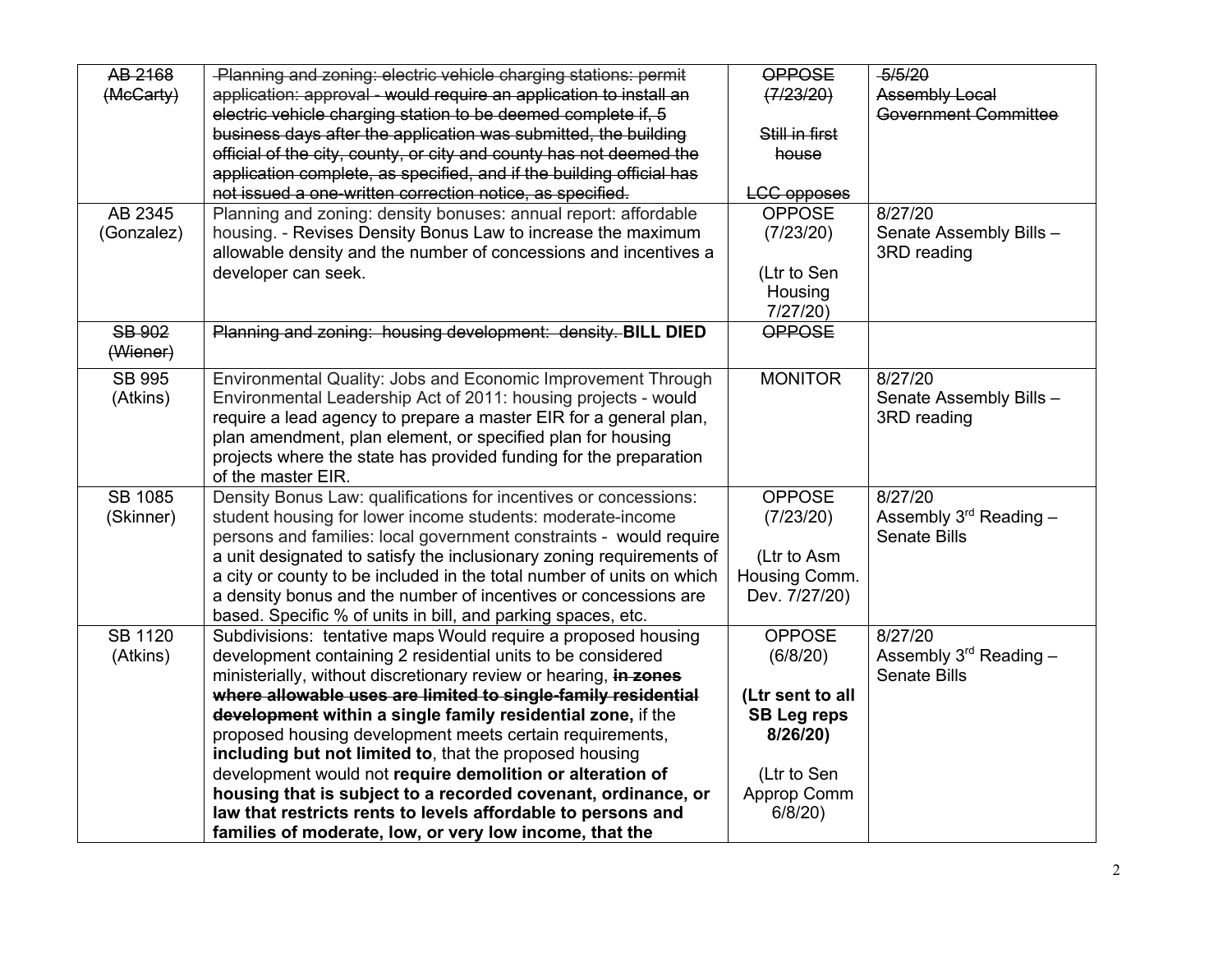|                            | proposed housing development does not allow for the<br>demolition of more than 25% of the existing exterior structural<br>walls, except as provided, and that the development is not<br>located within a historic district, is not included on the State<br>Historic Resources Inventory, or is not within a site that is<br>legally designated or listed as a city or county landmark or<br>historic property or district.                                                                       |                                                                               |                                                                 |
|----------------------------|---------------------------------------------------------------------------------------------------------------------------------------------------------------------------------------------------------------------------------------------------------------------------------------------------------------------------------------------------------------------------------------------------------------------------------------------------------------------------------------------------|-------------------------------------------------------------------------------|-----------------------------------------------------------------|
| <b>SB 1138</b><br>(Wiener) | Housing element: emergency shelters: rezoning of sites - requires<br>localities that fail to adopt a legally compliant housing element<br>within 120 days of the statutory deadline, to complete a rezone<br>program within one year instead of the current three-year<br>requirement.                                                                                                                                                                                                            | <b>OPPOSE</b><br>(7/23/20)<br>(Ltr to Asm<br>Housing Comm.<br>Dev. 7/27/20)   | 8/27/20<br>Assembly $3^{rd}$ Reading $-$<br><b>Senate Bills</b> |
| SB 1299<br>(Portantino)    | Housing Development. Incentives. Rezoning of Idle Retail Sites.<br>Would, upon appropriation by the Legislature, require HCD to<br>administer a program to provide incentives in the form of grants<br>allocated as provided to local governments that rezone idle sites<br>used for a big box retailer or a commercial shopping center to<br>instead allow the development of workforce housing. It provides for<br>7 years of property tax based on commercial status if changed to<br>housing. | <b>SUPPORT</b><br>(5/28/20)<br>(Ltr to Sen<br>Approp. 6/4/20)<br>LCC supports | 8/27/20<br>Assembly $3^{rd}$ Reading -<br><b>Senate Bills</b>   |

# TELECOMMUNICATIONS

| AB 570<br>(Aguiar-Curry)<br>& Muratsuchi | <b>AMENDED: Communications: broadband services:</b><br>California Advanced Services Fund. Would authorize local<br>educational agencies to report to the department their pupils'<br>estimated needs for computing devices and internet<br>connectivity adequate for at-home learning. Would require<br>the department, in consultation with the Public Utilities<br>Commission, to compile that information and to annually<br>post that compiled information on the department's internet<br>website. Would require that the CASF program promote<br>remote learning and telehealth, in addition to economic<br>growth, job creation, and the substantial social benefits of<br>advanced information and communications technologies.<br>Would require the commission, in approving CASF<br>infrastructure projects, to instead prioritize projects that<br>reach the greatest number of unserved and underserved | <b>SUPPORT IF</b><br><b>AMENDED</b><br>(8/10/20)<br>(Ltr re: copper<br>wire not being<br>funded sent<br>8/13/20<br><b>SUPPORT</b><br>(7/23/20)<br>(Ltr to Sen<br>Energy, Util. &<br>Comm 7/27/20) | 8/27/20<br>Senate Assembly Bills -<br>3rd reading |
|------------------------------------------|---------------------------------------------------------------------------------------------------------------------------------------------------------------------------------------------------------------------------------------------------------------------------------------------------------------------------------------------------------------------------------------------------------------------------------------------------------------------------------------------------------------------------------------------------------------------------------------------------------------------------------------------------------------------------------------------------------------------------------------------------------------------------------------------------------------------------------------------------------------------------------------------------------------------|---------------------------------------------------------------------------------------------------------------------------------------------------------------------------------------------------|---------------------------------------------------|
|------------------------------------------|---------------------------------------------------------------------------------------------------------------------------------------------------------------------------------------------------------------------------------------------------------------------------------------------------------------------------------------------------------------------------------------------------------------------------------------------------------------------------------------------------------------------------------------------------------------------------------------------------------------------------------------------------------------------------------------------------------------------------------------------------------------------------------------------------------------------------------------------------------------------------------------------------------------------|---------------------------------------------------------------------------------------------------------------------------------------------------------------------------------------------------|---------------------------------------------------|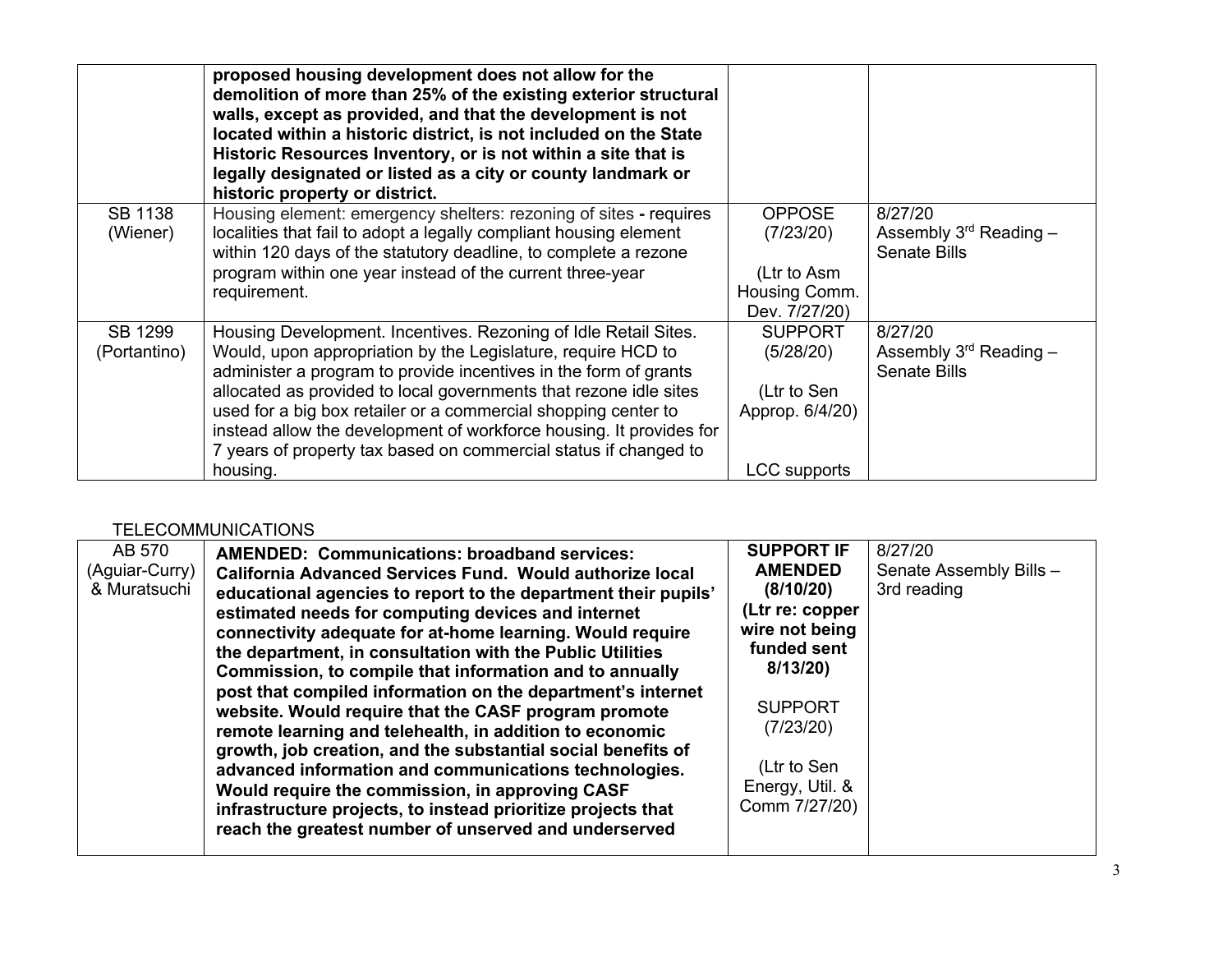|                              | households, as defined, and to further prioritize projects<br>based on other specified attributes. Would authorize the<br>commission, beginning with the calendar year starting on<br>January 1, 2023, and continuing through the 2029 calendar<br>year to collect a surcharge in an amount between<br>\$66,000,000 and \$125,000,000 each year and would require<br>that revenues from the surcharge be deposited into the<br><b>CASF, subject to appropriation by the Legislature. Would</b><br>require the commission to ensure that the existing and new<br>surcharges are collected through all providers of<br>telecommunications service, as defined, regardless of the<br>technology over which the service is delivered. Would revise,<br>among other things, the eligibility criteria for grants awarded<br>from each account in the CASF, as specified. Would repeal<br>the requirement that moneys in the Broadband Public<br>Housing Account not awarded by December 31, 2020, be<br>transferred back to the Broadband Infrastructure Grant<br>Account. Would establish the Loan-Loss Reserve Account in<br>the CASF to support costs related to financing the<br>deployment of broadband infrastructure by a local<br>government agency or nonprofit organization. Would<br>establish the State Agency Direct Allocation Account in the<br>CASF for specified purposes relating to the deployment of<br>broadband infrastructure. Would require the commission to<br>improve the efficiency of the administration of the CASF<br>program to ensure for the most cost-effective and timely<br>achievement of the goal of the program. Would authorize the<br>commission to convene a peer review panel to review grant<br>applications submitted under the CASF program. |                                                    |                                                               |
|------------------------------|---------------------------------------------------------------------------------------------------------------------------------------------------------------------------------------------------------------------------------------------------------------------------------------------------------------------------------------------------------------------------------------------------------------------------------------------------------------------------------------------------------------------------------------------------------------------------------------------------------------------------------------------------------------------------------------------------------------------------------------------------------------------------------------------------------------------------------------------------------------------------------------------------------------------------------------------------------------------------------------------------------------------------------------------------------------------------------------------------------------------------------------------------------------------------------------------------------------------------------------------------------------------------------------------------------------------------------------------------------------------------------------------------------------------------------------------------------------------------------------------------------------------------------------------------------------------------------------------------------------------------------------------------------------------------------------------------------------------------------------------------------------------------------------|----------------------------------------------------|---------------------------------------------------------------|
| <b>SB 1130</b><br>(Gonzalez) | <b>AMENDED: Telecommunications COMMUNICATIONS:</b><br><b>California Advanced Services Fund. Revises the CASF</b><br>program goal, so that the program is to, by the end of 2024,<br>approve funding for infrastructure projects that will<br>provide "high-capacity, future-proof infrastructure to no less<br>than 98% of California households in each consortia region."                                                                                                                                                                                                                                                                                                                                                                                                                                                                                                                                                                                                                                                                                                                                                                                                                                                                                                                                                                                                                                                                                                                                                                                                                                                                                                                                                                                                           | <b>SUPPORT</b><br>(7/23/20)<br><b>LCC</b> supports | 8/27/20<br>Assembly $3^{rd}$ Reading -<br><b>Senate Bills</b> |
|                              | Directs the California Public Utilities Commission (CPUC), in<br>approving CASF program infrastructure projects, to approve<br>certain infrastructure projects in "unserved areas and                                                                                                                                                                                                                                                                                                                                                                                                                                                                                                                                                                                                                                                                                                                                                                                                                                                                                                                                                                                                                                                                                                                                                                                                                                                                                                                                                                                                                                                                                                                                                                                                 | (Ltr to Asm<br>Communication<br>7/27/20            |                                                               |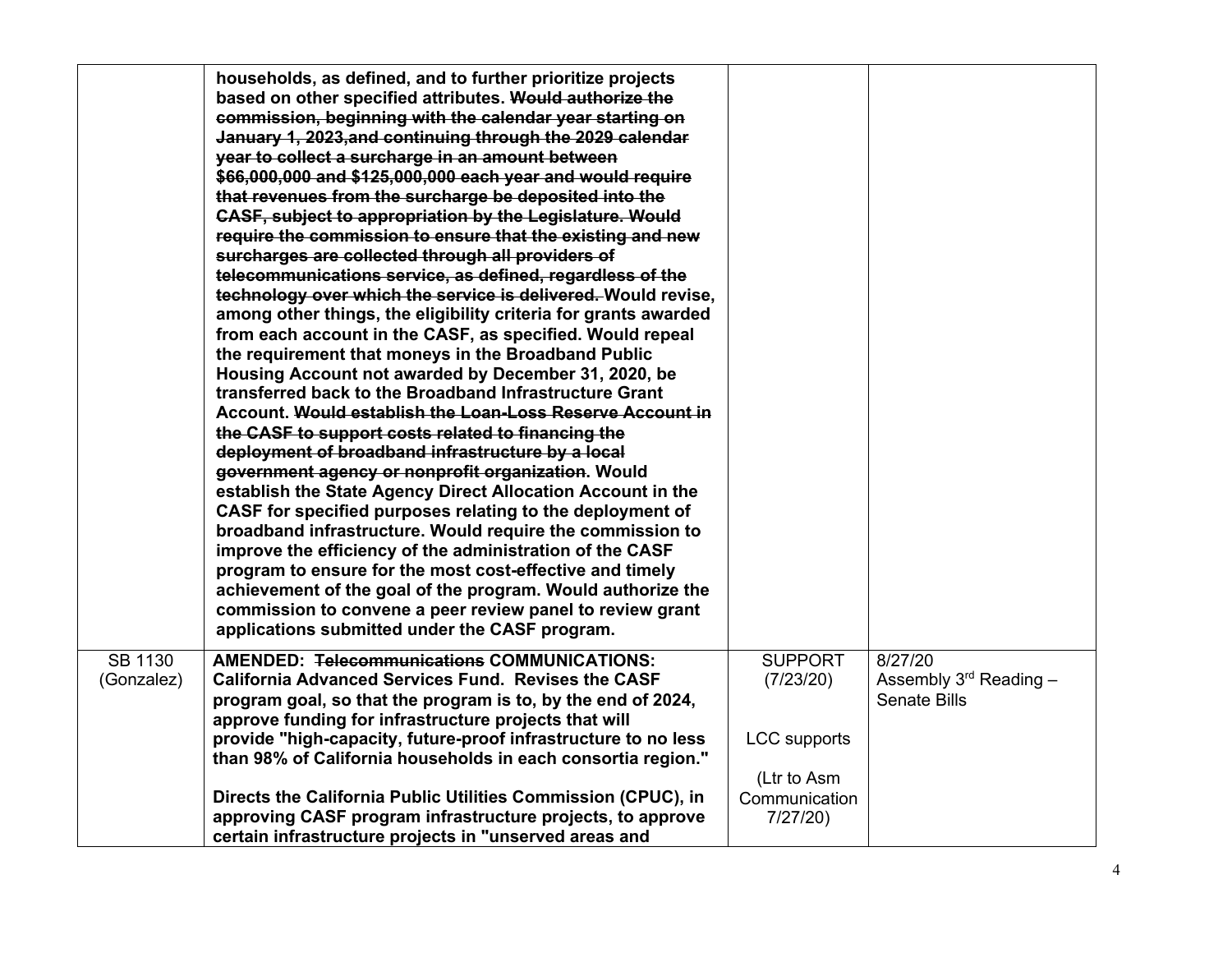| unserved high-poverty areas," each as defined in the bill, and<br>to prioritize projects in such areas where internet connectivity<br>is available but only below certain technical downstream,<br>upstream and latency standards.                                                                                                                   |  |
|------------------------------------------------------------------------------------------------------------------------------------------------------------------------------------------------------------------------------------------------------------------------------------------------------------------------------------------------------|--|
| Prohibits the CPUC from collecting more than the \$330 million<br>that was previously authorized and repeals the CPUC's<br>authority to collect more than \$66 million per year from a<br>surcharge on telephone customers.                                                                                                                          |  |
| Allows an existing facility-based broadband provider to apply<br>for certain CASF program grants only if the provider can<br>demonstrate it is financially incapable of self-financing the<br>upgrades.                                                                                                                                              |  |
| Limits eligibility of "middle mile" infrastructure projects for<br>certain CASF program grants to only those projects that<br>are "open access" projects and tasks the CPUC with ensuring<br>the rates charged by an open access project are just and<br>reasonable, and prohibits an open access project from selling<br>its own broadband service. |  |

# FEDERAL

| <b>HR 530</b> | Accelerating Wireless Broadband Deployment by Empowering            | <b>SUPPORT &amp;</b> | 1/25/19              |
|---------------|---------------------------------------------------------------------|----------------------|----------------------|
| (Eshoo)       | Local Communities Act of 2019. Overturns the FCC's September        | <b>REQUEST CO-</b>   | House Energy &       |
|               | order preempting local authority over small cell wireless           | <b>SPONSORS</b>      | Commerce Committee - |
|               | infrastructure on January 14, the day the order took effect. Would  | (2/11/19)            | Subcommittee on      |
|               | not preclude future FCC or congressional preemption of cities on    |                      | Communications &     |
|               | wireless infrastructure, but it would halt the FCC's harmful        |                      | Technology           |
|               | preemption order, which ignored the input of hundreds of local      | Endorsed by          |                      |
|               | governments. The bill also complements ongoing efforts to           | NLC, NATOA,          |                      |
|               | overturn the FCC order in federal courts, and the investigation by  | <b>NAC</b>           |                      |
|               | congressional leaders into alleged attempts by the FCC to thwart    |                      |                      |
|               | that litigation.                                                    |                      |                      |
| <b>HR 763</b> | Energy Innovation & Carbon Dividend Act. Imposes a fee on the       | <b>SUPPORT</b>       | 1/25/19              |
| (Deutsch)     | carbon content of fuels, including crude oil, natural gas, coal, or | (6/8/20)             | House Ways & Means,  |
|               | any other product derived from those fuels that will be used so as  |                      | Energy & Commerce,   |
|               | to emit greenhouse gases into the atmosphere.                       |                      |                      |